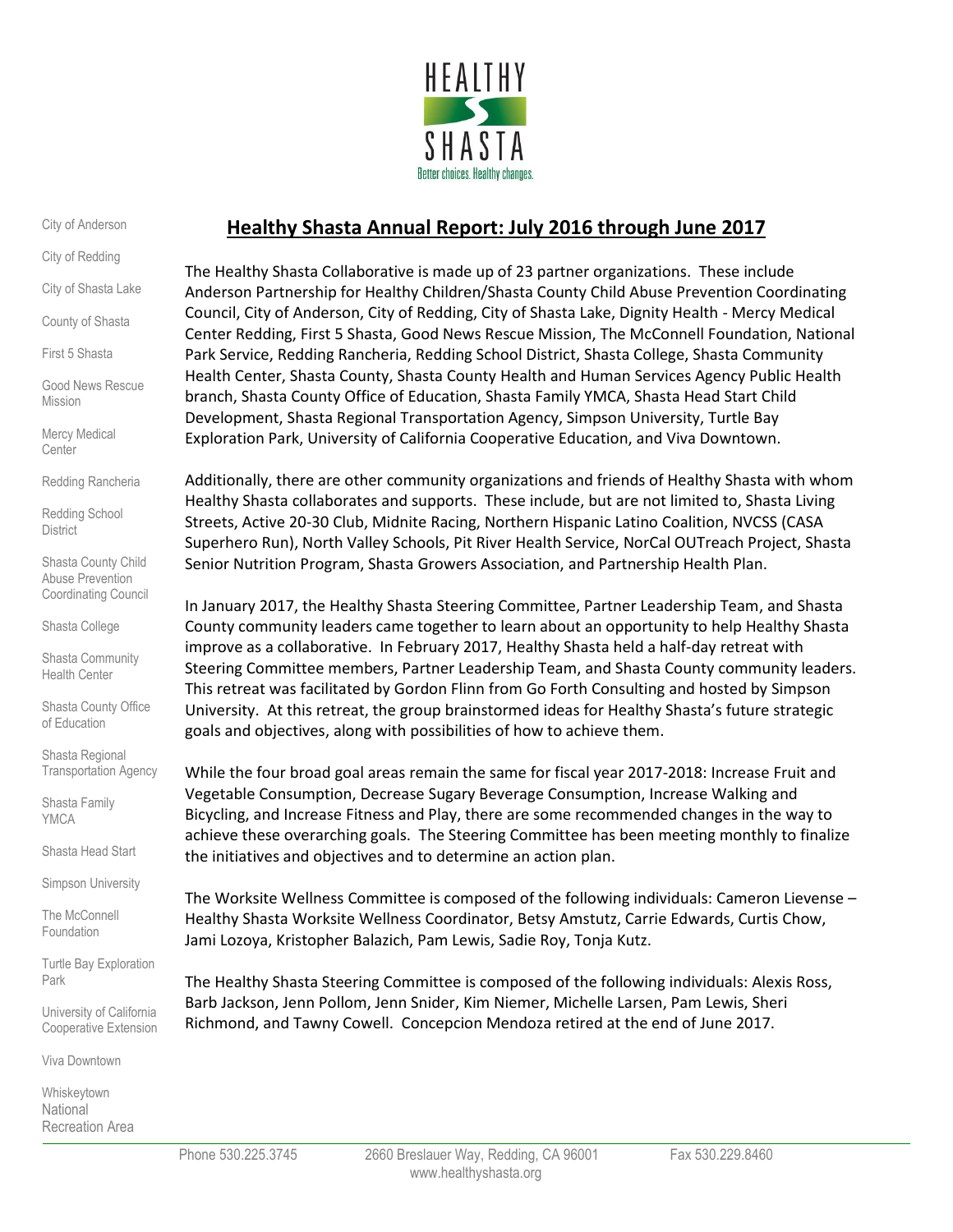

### **Increase Fruit and Vegetable Consumption**

*Healthy Shasta is working to enhance options for healthy eating in our region by supporting efforts that promote local foods – for health and economic benefits – and improve access to fruits and vegetables, both locally and regionally.*

#### **Accomplishments**

- New Farmers' Market poster (Exhibit A)
- FARM Club: Children 3-15 years old. June 2, 2017 through July 8, 2017
	- 957 children signed up for FARM Club
	- \$3,094 worth of tokens were distributed
	- \$2,646 worth of tokens were redeemed from children purchasing fruits, vegetables, and edible plants
- Chef at the Market (Exhibit B)
	- Redding Farmers' Market on Saturdays from June 10, 2017 to August 5, 2017
	- Coordinated with UC CalFresh to have cooking demonstrations for hands-on cooking
	- Demonstrations by a variety of guest chefs including chefs from local restaurants, caterers, health educators, and even a competition of high school culinary arts students
	- Recipes featured fresh, locally grown produce purchased from the Farmers' Market such as basil, zucchini, peppers, strawberries, tomatoes, etc.
- Supported Healthy Stores for a Healthy Community program with many events. The promotional videos can be viewed on YouTube at these links[: https://www.youtube.com/watch?v=ShcQ-](https://www.youtube.com/watch?v=ShcQ-CNXT8E&feature=em-subs_digest)[CNXT8E&feature=em-subs\\_digest](https://www.youtube.com/watch?v=ShcQ-CNXT8E&feature=em-subs_digest) an[d https://www.youtube.com/watch?v=DwZNJPSNyeM](https://www.youtube.com/watch?v=DwZNJPSNyeM)
- Supported the *Shop Healthy Shasta Lake* collaborative and *Healthy Stores for a Healthy Community* as they worked toward increasing access to healthier foods in the retail environment: fruits and vegetables were moved to the front of Drive-in Market and shelving with pricing labels was provided; there were also three healthy cooking demonstrations at that same store; Sentry Market received healthier choice signage and adopted a healthy checkout lane
- Promoted World Foods Day with a local foods, international cooking demonstration, and photo contest in collaboration with UC CalFresh and Turtle Bay Exploration Park
	- Collaborated with businesses such as Shasta Community Health Center and Shasta Senior Nutrition Program to promote worksite wellness and healthier food and beverage choices
	- Participated in numerous health fairs utilizing the Bicycle Blender to promote eating more fruits and vegetables and being more physically activity, free smoothies and other educational incentives were provided



Phone 530.225.3745 2660 Breslauer Way, Redding, CA 96001 Fax 530.229.8460 www.healthyshasta.org

City of Anderson

City of Redding

City of Shasta Lake

County of Shasta

First 5 Shasta

Good News Rescue Mission

Mercy Medical **Center** 

Redding Rancheria

Redding School **District** 

Shasta County Child Abuse Prevention Coordinating Council

Shasta College

Shasta Community Health Center

Shasta County Office of Education

Shasta Regional Transportation Agency

Shasta Family **YMCA** 

Shasta Head Start

Simpson University

The McConnell Foundation

Turtle Bay Exploration Park

University of California Cooperative Extension

Viva Downtown

Whiskeytown **National** Recreation Area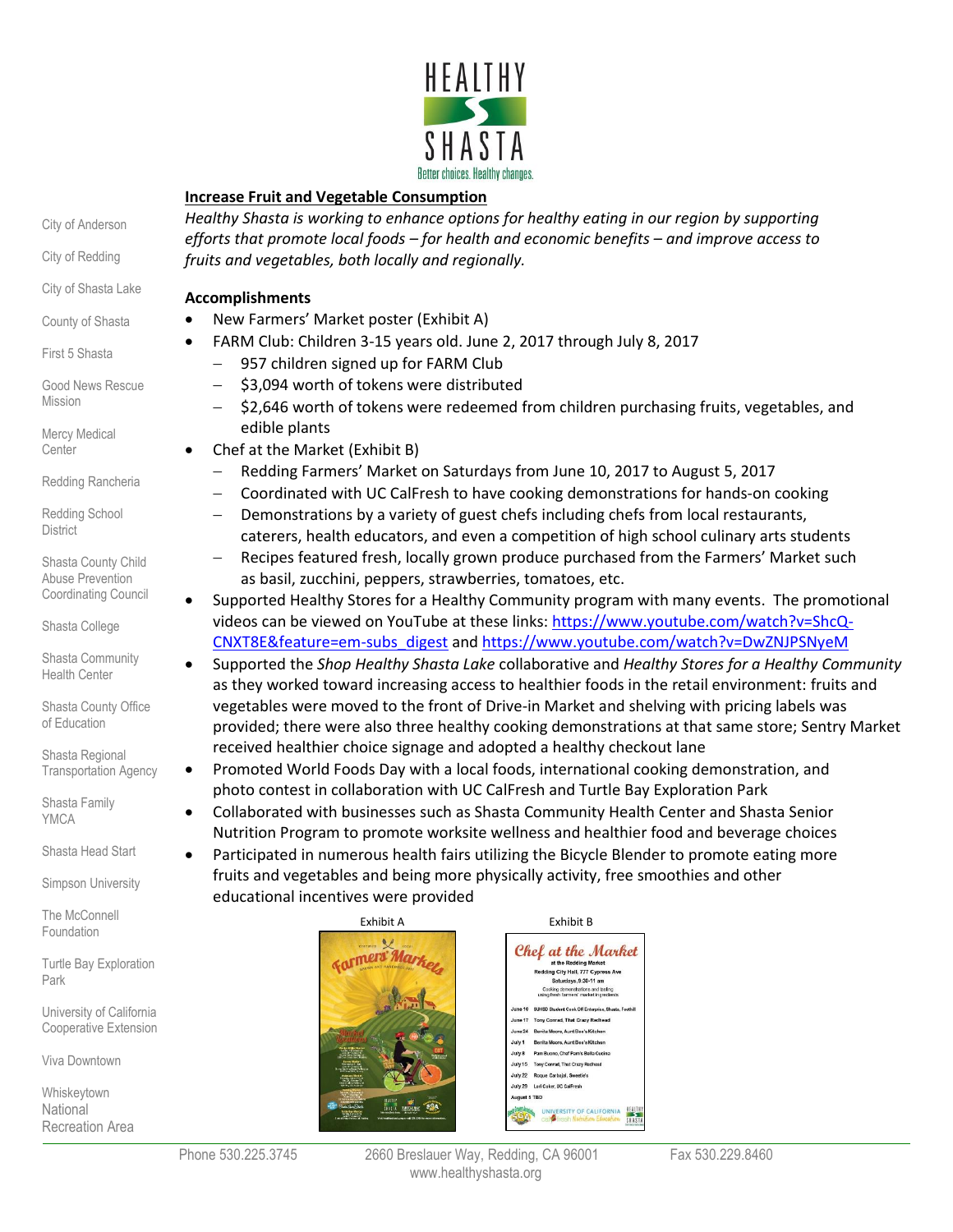

City of Anderson

City of Redding

City of Shasta Lake

County of Shasta

First 5 Shasta

Good News Rescue Mission

Mercy Medical **Center** 

Redding Rancheria

Redding School **District** 

Shasta County Child Abuse Prevention Coordinating Council

Shasta College

Shasta Community Health Center

Shasta County Office of Education

Shasta Regional Transportation Agency

Shasta Family YMCA

Shasta Head Start

Simpson University

The McConnell Foundation

Turtle Bay Exploration Park

University of California Cooperative Extension

Viva Downtown

Whiskeytown National Recreation Area

# **Reduce Sugary Beverage Consumption**

*Healthy Shasta is working to make it easier for people to choose healthy beverages while decreasing access to sugary beverages by promoting the Rethink Your Drink and drinking tap water.*

#### **Accomplishments**

- Healthy Shasta Mini-Grants funded water bottle filling stations and reusable water bottles at Whiskeytown Environmental School operated by the Shasta County Office of Education
- Participated at various community events to educate about reducing sugary beverages and promote the "rethink your drink" campaign
- Provided refillable water bottles to numerous community agencies and community groups to promote drinking more water
- Supported local businesses who implemented better nutrition and beverage standards by placing healthier beverages at the top of vending machines, adding stoplight stickers on vending machines, replacing a Pepsi machine with an Aquafina machine, and adding lower calorie beverages, juices, iced tea, and water at locations such as Shasta Community Health Center and Shasta Senior Nutrition Program
- Provided information and resources to organizations regarding water bottle filling stations, such as the costs to purchase, install, and maintain them and how Healthy Shasta could potentially provide assistance

# **Increase Fitness and Play**

*Healthy Shasta aims to increase the number of community members, both children and adults, who are physically active through promoting outdoor recreation, fitness opportunities, and the "Go Outside and Play" message.*

# **Accomplishments**

- Healthy Shasta Mini-Grants funded playground equipment for the City of Redding, fitness equipment for the City of Shasta Lake, and a fitness circuit at Whiskeytown Environmental School operated by Shasta County Office of Education
- Healthy Shasta contracted with Turtle Bay Exploration Park to provide fitness equipment in the McConnell Arboretum and Botanical Gardens
- Created promotional video with KIXE for *Go Outside and Play* campaign: <https://www.youtube.com/watch?v=Ce6PLp6J5AA>
- Participated in numerous health fairs utilizing the Bicycle Blender to educate the community that being physically active and eating more fruits and vegetables can be fun. Free smoothies and educational incentives were distributed
- Sponsored the CASA Superhero Run, encouraging people to *Go Outside and Play*
- Healthy Shasta was represented on The Forum on KIXE-TV and discussed the collaborative and local opportunities to have a healthy lifestyle: <https://www.youtube.com/watch?v=BkHlDrCpOyk>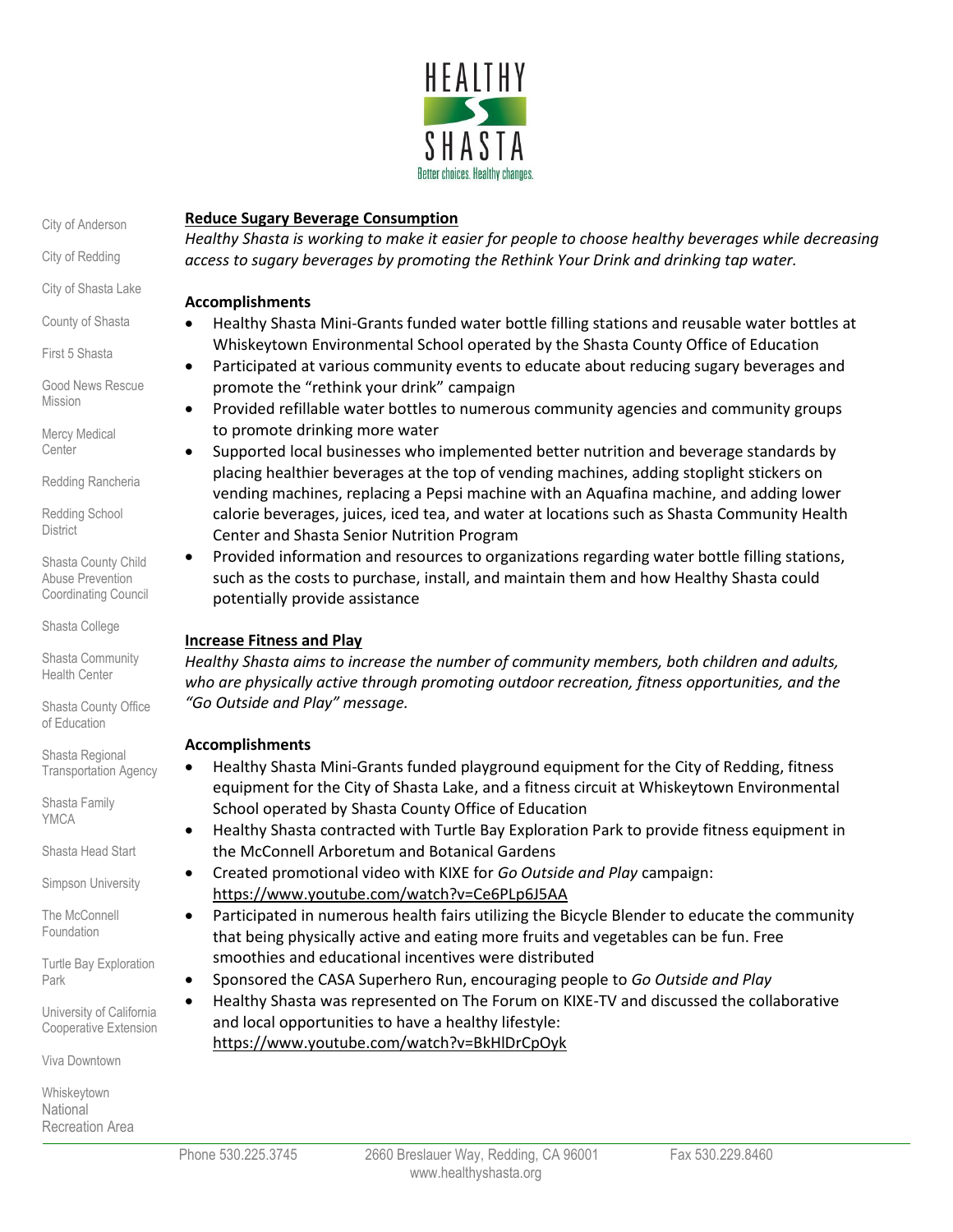

### **Increase Walking and Bicycling**

*Healthy Shasta aims to engage more people in walking and bicycling on a regular basis by collaborating with other community organizations to create environments that make it easy, safe, and convenient to walk and bicycle throughout Shasta County.*

- In partnership with Viva Downtown and the City of Redding, purchased and coordinated the installation of 11 bicycle racks in Redding, Anderson, Shasta Lake, and Fall River Mills
- Supported the first annual Mayor's Mountain Bike Challenge
	- $-$  February 8, 2017 to May 19, 2017
	- Ages ranged from 7 years old to 74 years old
	- 212 participants turned in passports of completed trails
	- $-$  \$2,250 in raffle prizes were distributed
	- Coordinated Shasta Bike Challenge and collaborated with partners to celebrate Bike Month:
		- Coordinated the Spring Spin celebration, which kicked off Bike Month
		- The results of the challenge placed Redding, CA as first in California and second in the nation
		- $-$  There were 400 local riders, with an average of 152 cyclists per day
		- City of Redding came in first place on the local level for government teams, Shasta High School was first place for the school division, and Ride Redding came in first place overall and ranked in the top ten of the National Bike Challenge
		- Shasta Bike Challenge participant Al Shabazian stated, "*Every day during the Shasta Bike Challenge I commute to work by bike from Millville to Anderson, a 21 mile ride each way…. As a kid I use to ride to work because I was too young to drive and now I do it for the challenge and to stay healthy."*
- Partnered with Shasta Living Streets and Redding Chamber of Commerce to offer the Bicycle Friendly Business of the Year award to Red Lion Hotel
- Conducted walk audits in collaboration with City of Redding to obtain public input about upcoming bicycle and pedestrian improvements
- Collaborated with Shasta County HHSA Public Health to conduct bicycle and pedestrian counts
- Provided letters of support regarding infrastructure changes for safer walking and bicycling
- Organized a team from several jurisdictions to attend the CCLHO-CHEAC (California Conference of Local Health Officers - County Health Executives Association of California) convening on public health and planning to identify strategies to improve health outcomes through policy and the built environment
- Supported the *Safe Routes to School* (SRTS) program which:
	- Provided four daily supervised walking school buses to expand active transportation for children attending school
	- Partnered with the California Office of Traffic Safety program to promote the *Pedestrians Don't Wear Armor* pedestrian safety campaign at six schools
	- Collaborated with Shasta Living Streets to organize Family Bicycling Day, which celebrated recent infrastructure improvements made on Sequoia Street in Redding in front of Sequoia Middle School
	- Organized Bike to School Day in May 2016 which included 17 schools and over 600 participants
		- Organized Walk to School Day in October 2016 which included 14 schools and over 1400 walkers

City of Anderson

City of Redding

- City of Shasta Lake
- County of Shasta

First 5 Shasta

Good News Rescue Mission

Mercy Medical **Center** 

Redding Rancheria

Redding School **District** 

Shasta County Child Abuse Prevention Coordinating Council

Shasta College

Shasta Community Health Center

Shasta County Office of Education

Shasta Regional Transportation Agency

Shasta Family YMCA

Shasta Head Start

Simpson University

The McConnell Foundation

Turtle Bay Exploration Park

University of California Cooperative Extension

Viva Downtown

Whiskeytown National

Recreation Area